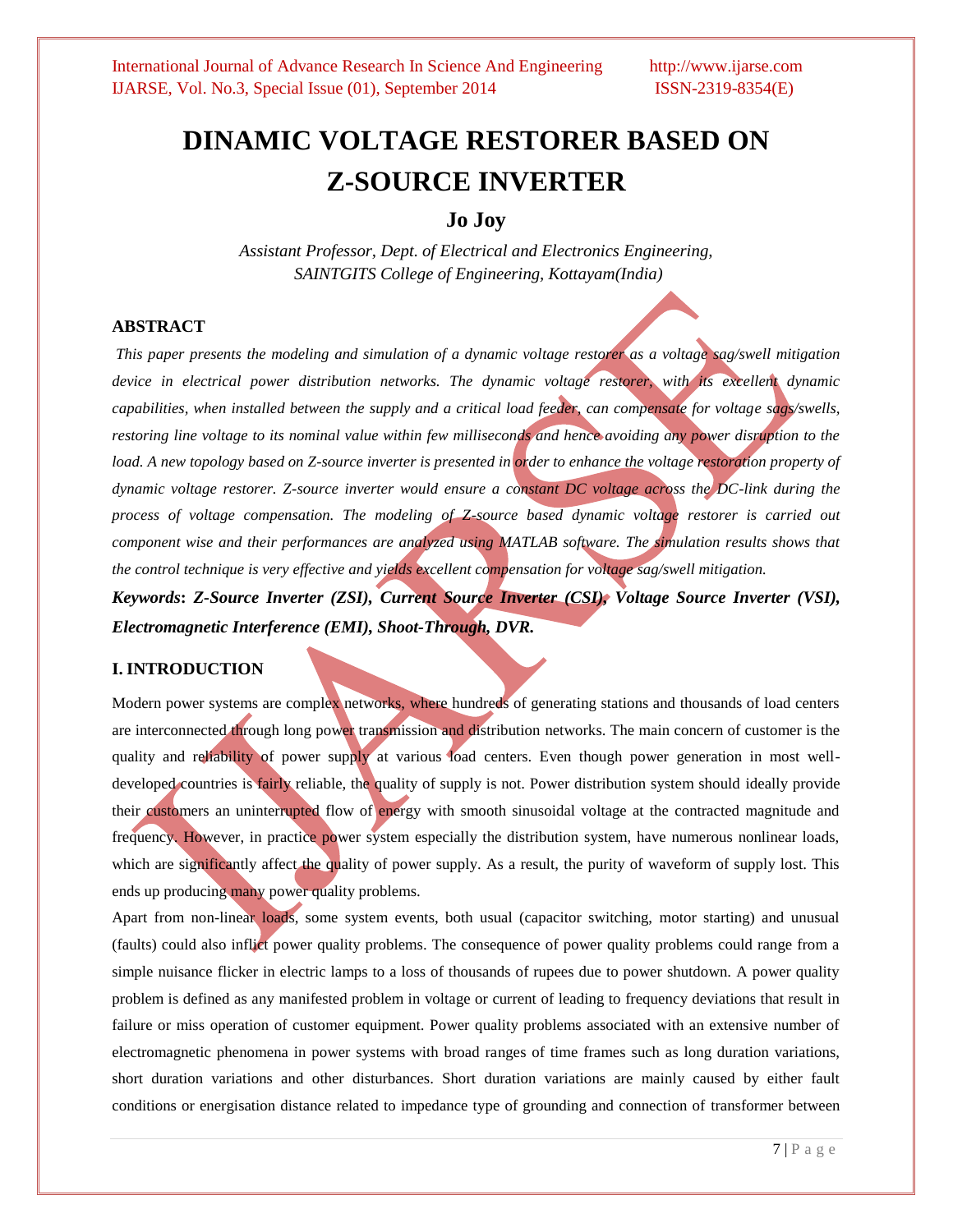the faulted location and node, there can be temporary load of voltage reduction (sag) or voltage rise (swell) at different nodes of the system.

Voltage sag is defined as a sudden reduction in supply voltage to between 90% and 10% of the nominal value, followed by a recovery after a short interval. The standard duration of sag is between 10 milliseconds and 1 minute. Voltage sag can cause loss in production in automated processes since voltage sag can trip a motor or cause its controller to malfunction. Voltage swell is defined as sudden increase in supply between 110% and 180% of the nominal value of the duration of 10 milliseconds to 1 minute. Switching off a large inductive load or energizing a large capacitor bank is a typical system event that causes swells. To compensate the sag/swell in a system, appropriate devices need to be installed at suitable locations.

Voltage sag/sell is most important power quality problems challenging the utility industry can be compensated and power is injected into the distribution system. By injecting voltage with a phase advance with respect to the sustained source-side voltage, reactive power can be utilized to help voltage restoration [1]. Dynamic Voltage Restorer, which consists of a set of series and shunt converters connected back-to-back, three series transformers, and a dc capacitor installed on the common dc link  $[3]$ . The Pulse-width modulation of Z-source inverter has recently been proposed as an alternative power conversion concept as they have both voltage buck and boost capabilities [4].

The Z-source converter employs a unique X-shaped impedance network on its dc side for achieving both voltage buck and boost capabilities this unique features that cannot be obtained in the traditional voltage-source and currentsource converters. The proposed system is able to compensate long and significantly large voltage sags [2], [5] and [9].

Passivity-based dynamical feedback controllers can be derived for the indirect stabilization of the average output voltage. The derived controllers are based on a suitable stabilizing "damping injection" scheme [7]. Transformer less self-charging dynamic voltage restorer series compensation device used to mitigate voltage sags. A detailed analysis on the control of the restorer for voltage sag mitigation and dc-link voltage regulation are presented [8]. Installation of the world's first Dynamic Voltage Restorer (DVR) on a major US. Utility system to protect a critical customer plant load from power system voltage disturbances. The installed system at an automated yarn manufacturing and weaving factory provides protection from disturbances [10]

In this paper the modeling and control of voltage sag/swell compensation using Z-Source inverter based dynamic voltage restorer are simulated using MATLAB software. The simulation results are presented to show the effectiveness of the proposed control method.

### **II. DYNAMIC VOLTAGE RESTORER**

Dynamic voltage restorer was originally proposed to compensate for voltage disturbances on distribution systems. A typical DVR scheme is shown in Fig. 1. The restoration is based on injecting AC voltages in series with the incoming three-phase network, the purpose of which is to improve voltage quality by adjustment in voltage magnitude, waveshape, and phase shift. These are important voltage attributes as they can affect the performance of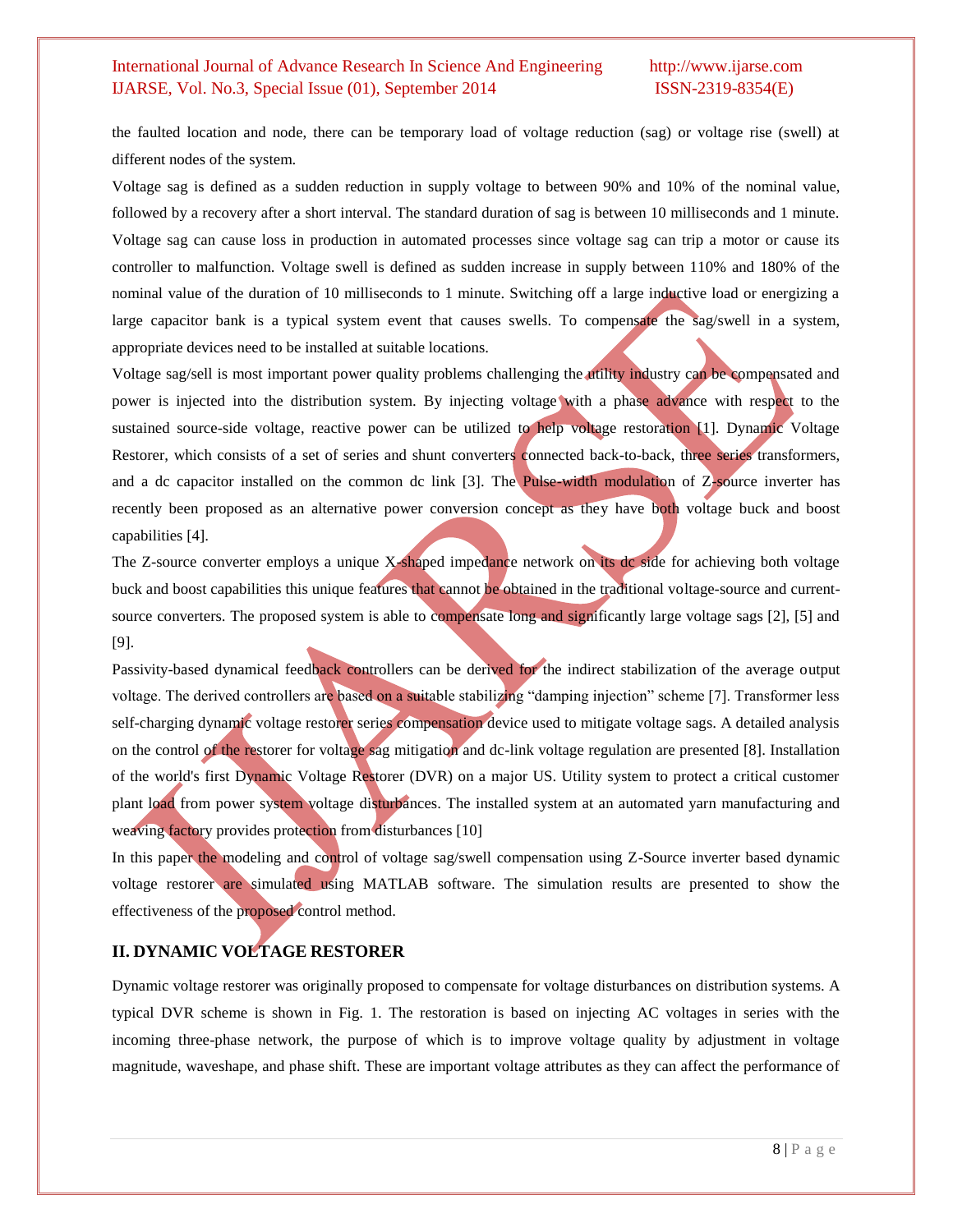the load equipment. Voltage restoration involves energy injection into the distribution systems and this determines the capacity of the energy storage device required in the restoration scheme.



**Figure.1. Block Diagram of General DVR Circuit**

In the Fig. 1,  $V_g$  is the source voltage, V<sub>1</sub> is the incoming supply voltage before compensation,  $V_2$  is the load voltage after compensation, is the series injected voltage of the DVR and I is the line current. The restorer typically consists of an injection transformer, the secondary winding of which is connected in series with the distribution line, a pulsewidth modulated (PWM) voltage source inverter (VSI) bridge connected to the primary of the injection transformer and an energy storage device connected at the dc-link of the inverter bridge. The series injected voltage of the DVR, V<sub>dvr</sub>, is synthesized by modulating pulse widths of the inverter-bridge switches. The injection of an appropriate V<sub>dvr</sub> in the face of an up-stream voltage disturbance requires a certain amount of real and reactive power supply from the DVR. The reactive power requirement is generated by the inverter.



**Figure.2. Vector Diagram of Voltage Injection Method**

Widely used in present DVR control is the so-called in phase voltage injection technique where the load voltage V2 is assumed to be in-phase with the pre-sag voltage. As the DVR is required to inject active power into the distribution line during the period of compensation, the capacity of the energy storage unit can become a limiting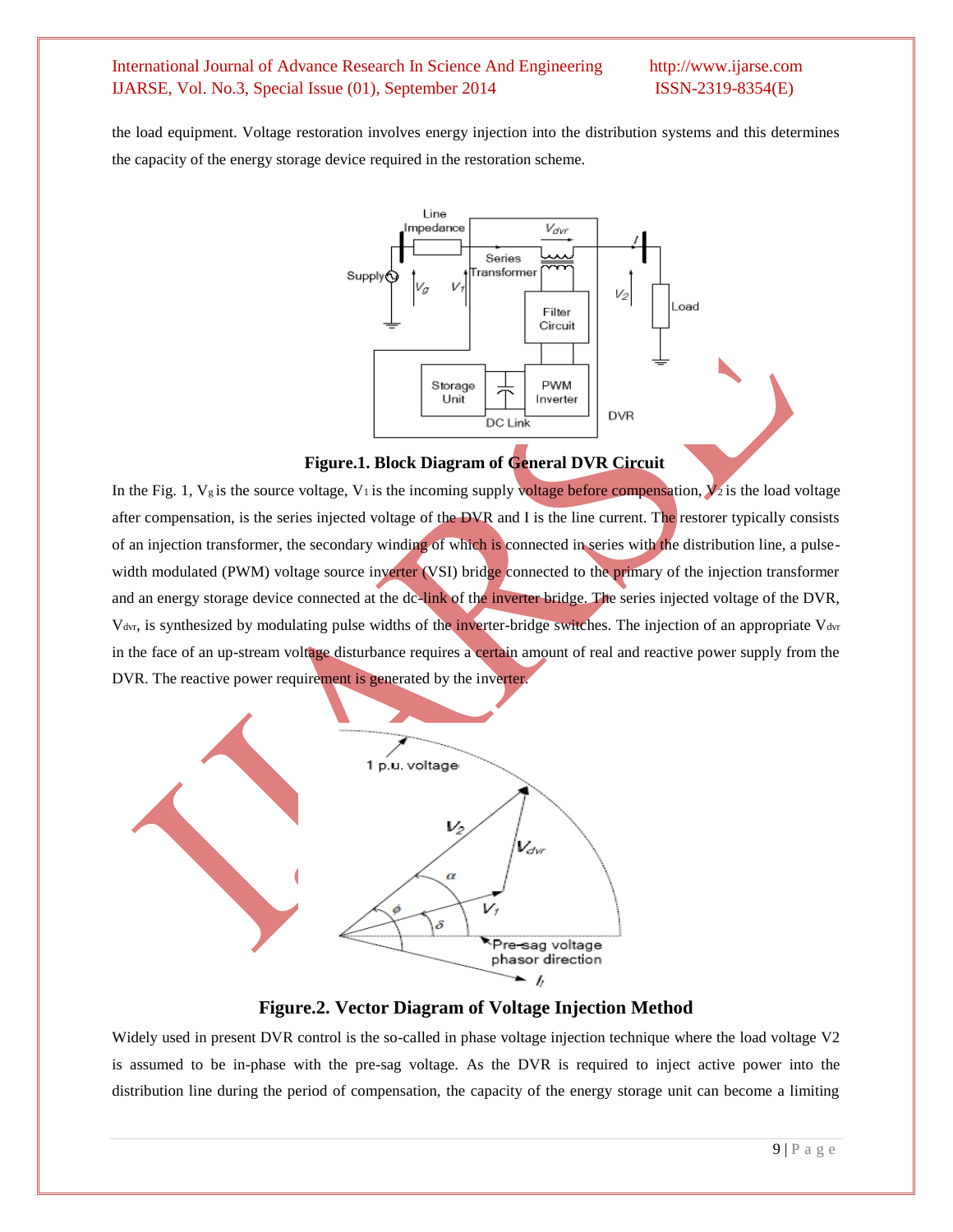factor in the disturbance compensation process. In particular, if capacitors are used as energy storage, the DC-link voltage will decrease with the dwindling storage energy during compensation.

The corresponding phasor diagram describing the electrical conditions during voltage sag is depicted, where only the affected phase is shown for clarity. Let the voltage quantities II,  $\varphi$ ,  $\delta$  and  $\alpha$  represent the load current, load power factor angle, supply voltage phase angle and load voltage advance angle respectively. Although there is a phase advancement of  $\alpha$  in the load voltage with respect to the pre-sag voltage in Fig. 2, only in-phase compensation where the injected voltage is in phase with the supply voltage ( $\alpha = \delta$ ) is considered.

#### **III. Z-SOURCE INVERTER**

To overcome the above problems of the traditional V-source and I-source converters, the impedance-source (or impedance-fed) power converter (abbreviated as Z-source converter) and its control method for implementing dc-toac, ac-to-dc, ac-to-ac, and dc-to-dc power conversion are used. Fig. 3 shows the general Z-source converter structure proposed. It employs a unique impedance network (or circuit) to couple the converter main circuit to the power source, load, or another converter, for providing unique features that cannot be observed in the traditional V- and Isource converters where a capacitor and inductor are used, respectively.

The Z-source converter overcomes the above-mentioned conceptual and theoretical barriers and limitations of the traditional V-source converter and I-source converter and provides a novel power conversion concept. In Fig. 3, a two-port network that consists of a split-inductor L1 and  $L<sup>2</sup>$  and capacitors C1 and C2connected in X shape is employed to provide an impedance source (Z-source) coupling the converter (or inverter) to the dc source, load, or another converter. The dc source/or load can be either a voltage or a current source/or load. Therefore, the dc source can be a battery, diode rectifier, thyristor converter, fuel cell, an inductor, a capacitor, or a combination of those. Switches used in the converter can be a combination of switching devices and diodes such as the anti-parallel combination and, the series combination. The inductance L1 and L2 can be provided through a split inductor or two separate inductors.



#### **Figure.3. General Structure Of Z-Source Inverter**

The Z-source concept can be applied to all dc-to-ac, ac-to-dc, ac-to-ac, and dc-to-dc power conversion. Impedance network is a two port network. Usually one pair represents the input and other represents the output. This network also called as lattice network. Lattice network is the one of the common four terminal two port network. The lattice network is used in filter sections and is also used as attenuators. Lattice networks are sometimes used in preference to ladder structure in some special applications. This lattice network that consists of split inductors L1 and L2 and capacitors C1 and C2 connected in X-shape. The three phase impedance source inverter bridge has nine switching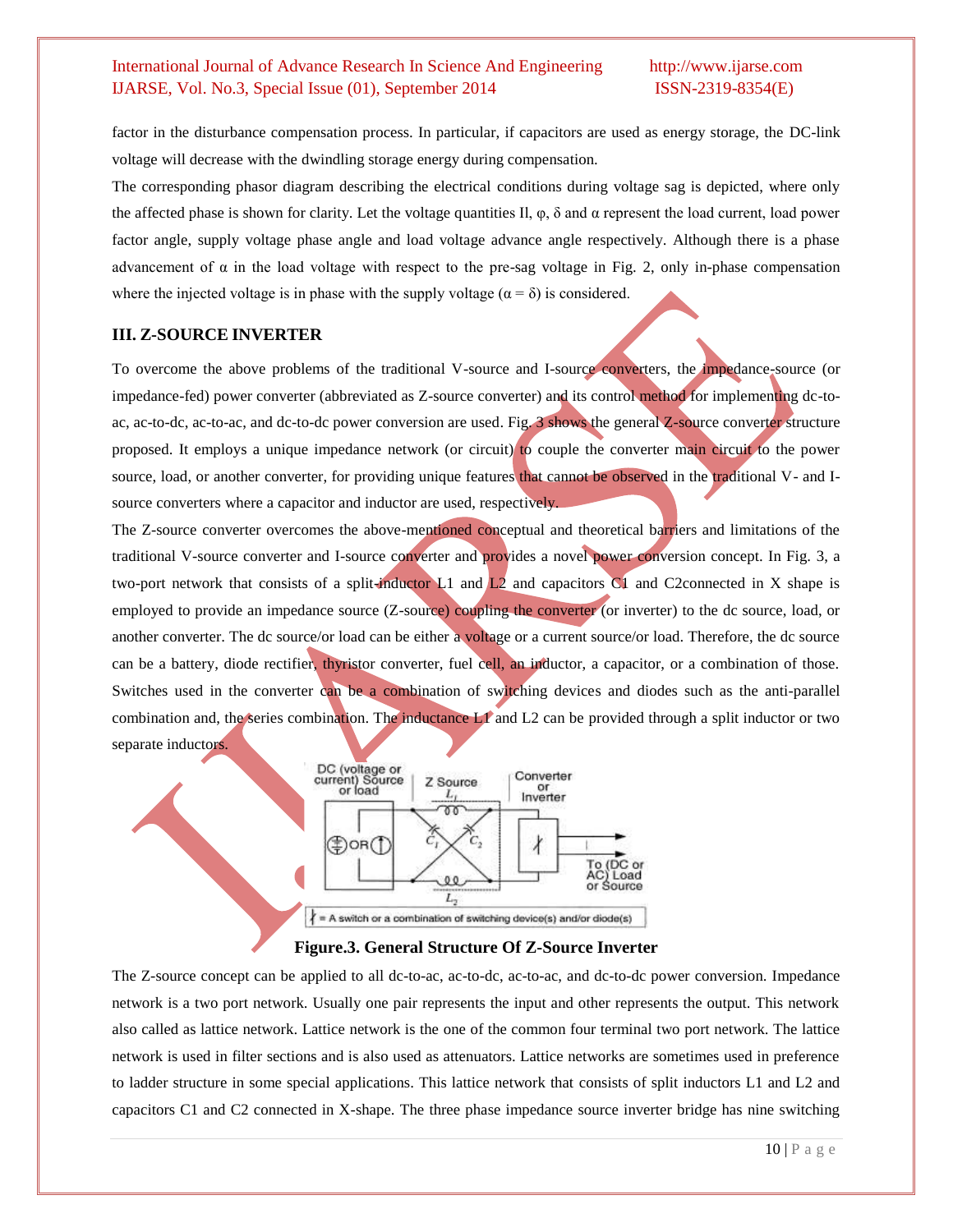states unlike the traditional voltage source inverter that has eight switching states. The impedance source inverter bridge has one extra zero state, when the load terminals are shorted through both upper and lower devices of any one phase leg or all three phase legs. This shoot through zero state is forbidden in the VSI, because it would cause a shoot- through. This network makes the shoot through zero state possible. This state provides the unique buck-boost feature to the inverter. The equivalent switching frequency from the impedance source network is six times the switching frequency of the main inverter, which greatly reduces the required inductance of the Impedance source network. The equivalent circuit of the Impedance source inverter is shown in Fig. 4. The impedance source network is a combination of two inductors and two capacitors. This combined circuit, the Impedance Source Network is the energy storage or filtering element for the Impedance Source inverter. This impedance source network provides a second order filter. This is more effective to suppress voltage and current ripples. The inductor and capacitor requirement should be smaller compared to traditional inverters.

When the two inductors (L1 and L2) are small and approach zero, the Impedance source network reduces to two capacitors (C1 andC2) in parallel and becomes traditional voltage source. Similarly, when the two capacitors (C1 and C2) are small and approach zero, the Impedance Source Network reduces to two inductors  $(L1)$  and L2) in series and becomes a traditional current source. Therefore considering additional filtering and energy storage by the capacitors, the impedance source network should require less inductance and smaller size compared with the traditional current source inverters.



#### **Figure. 4. Equivalent circuit of the Impedance Source Inverter**

The advantages of Z-source inverter are follows:

- It can produce any desired output ac voltage, even greater than the line voltage
- Provides ride –through during voltage sags without any additional circuits and energy storage;
- minimizes the motor ratings to deliver a required power;
- Reduces in-rush and harmonic current.
- The Impedance source technology can be applied to the entire spectrum of power conversion.

#### **IV. VOLTAGE SAG COMPENSATION IN DVR SYSTEM**

In order to meet the requirement of constant voltage control, closed loop operation is performed for the desired value of the voltage according to the need. The Simulink model of closed loop control of voltage sag compensation in a DVR system is shown in the Fig. 5. Initially the system was subjected to 25% voltage sag at t=300ms and remains up to t=700ms with the total voltage sag duration of 400ms, in a run time of 1000ms.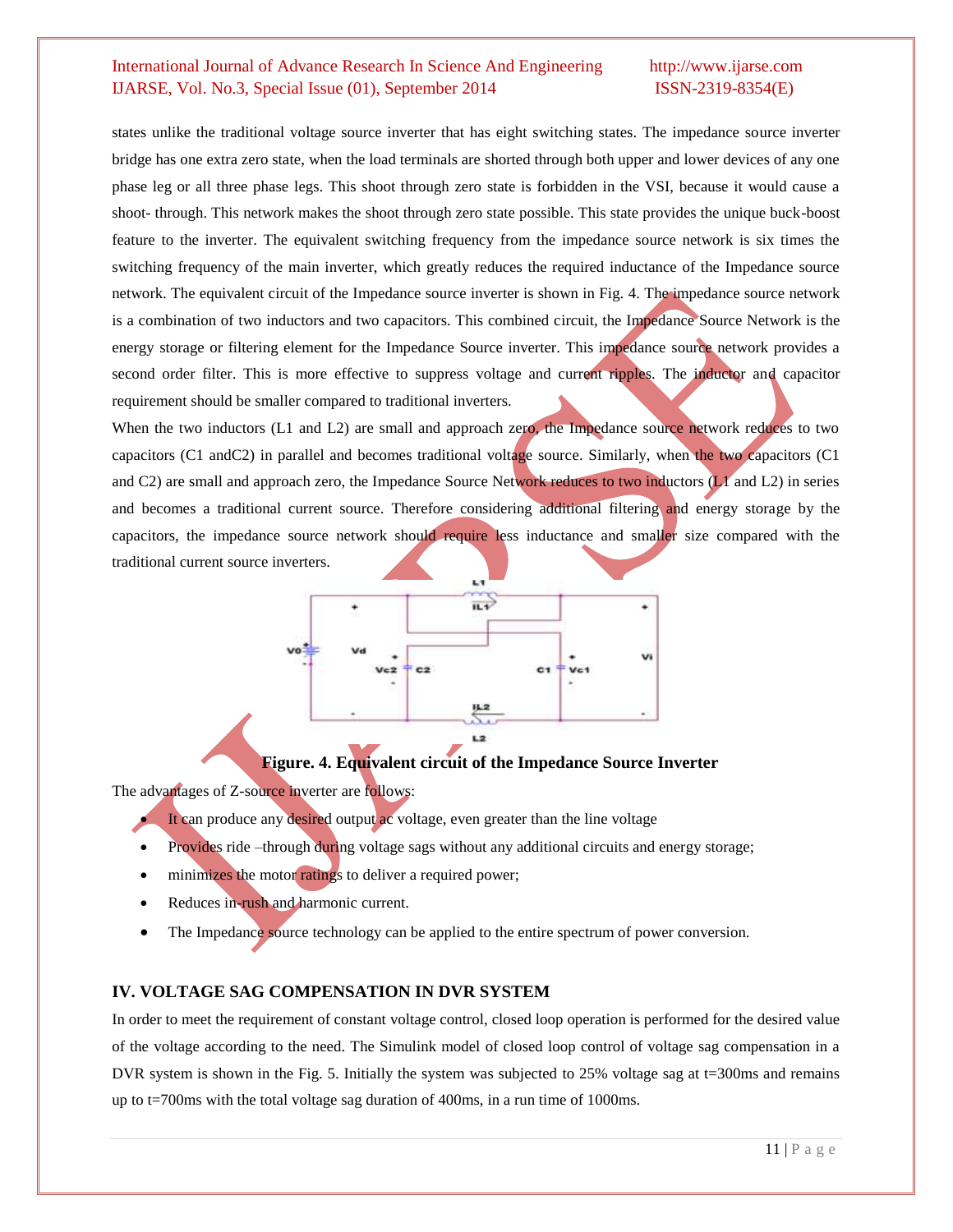



Fig. 6 shows the subsystem 1 of the closed loop DVR system. It contains the PI controller. The AC output voltage is rectified to DC supply and then a reference voltage is given for the error. This error is sent to the PI controller. The saturator value is given as pulses for controlling the Z-Source inverter.



**Figure. 6. Subsystems 1 of Closed Loop Control of Voltage Sag Compensation in a DVR System** In the Fig. 7, subsystem 2 contains the Z-Source inverter which is being controlled by the PI controller. The Z-Source starts conducting when it obtains the pulse from the saturator. Fig. 8 shows the output waveform of closed loop control of voltage sag compensation. Fig. 8.A shows the uncompensated AC voltage with 25% sag. Fig. 8.B shows the injected DVR voltage. Fig. 8.C gives the compensated output voltage



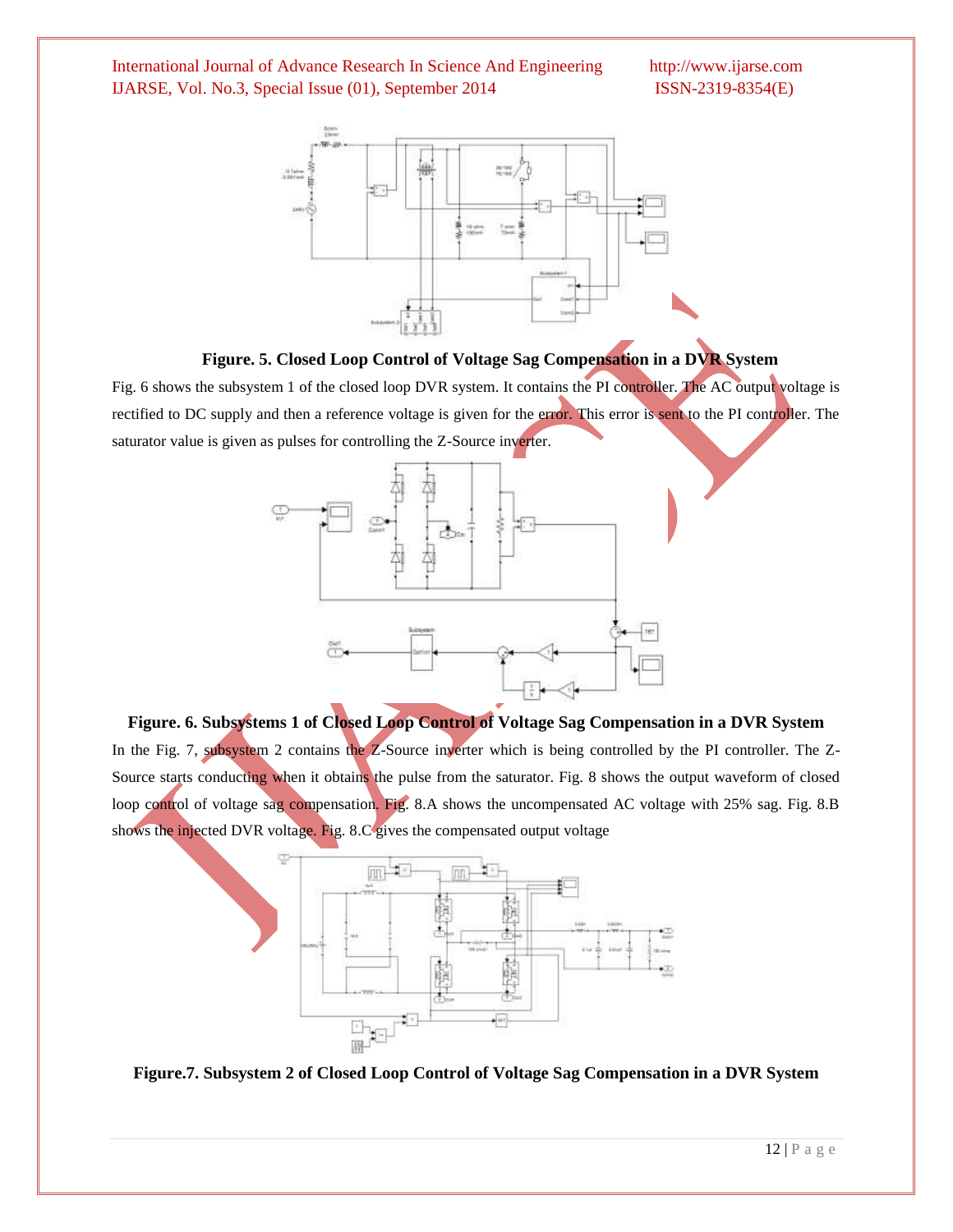

**Figure. 8. Simulation results of Closed Loop Control DVR under 25% sag** 

### **(A.Uncompensated Voltage, B. Injected DVR Voltage, C. Compensated Voltage)**

In Fig. 9, the Fast Fourier Transform (FFT) analysis is performed for the compensated output voltage. Here the Total Harmonic Distortion (THD) value is 7.21%. The simulation was done under transient performance at the sag front and recovery was observed. The load voltage is maintained at the same value throughout the simulation including the voltage period. Thus voltage sag compensation using closed loop control is simulated.



**Figure.9. FFT Analysis of Closed Loop Control of Voltage Sag Compensation in a DVR System**

**V. VOLTAGE SWELL COMPENSATION IN DVR SYSTEM**



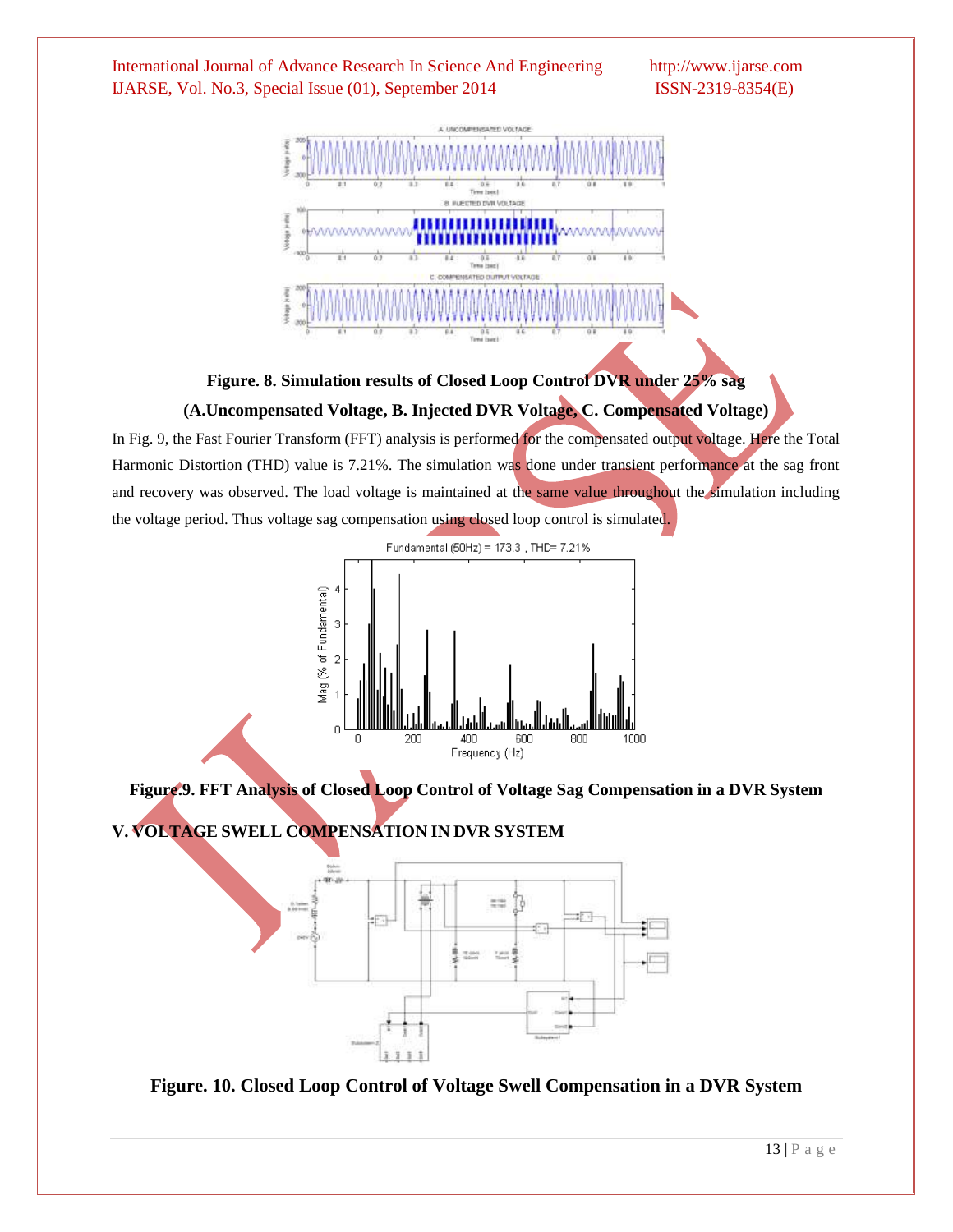The Simulink model of closed loop control of voltage swell compensation in a DVR system is shown in the Fig. 10. Initially the system was subjected to 30% voltage swell at t=300ms and remains up to t=700ms with the total voltage swell duration of 400ms, in a run time of 1000ms.

Fig. 11 shows the subsystem 1 of the closed loop DVR system. It contains the PI controller. The AC output voltage is rectified to DC supply and then a reference voltage is given for the error. This error is sent to the PI controller. Value is set in the saturator for giving the pulses for controlling the Z-Source inverter. Multiple pulses are given to the Z-Source for boosting operation. In this case multiple pulses are given to the switch 2 and 4 of the inverter.



**Figure. 11. Subsystem 1 of Closed Loop Control of Voltage Swell Compensation in a DVR System**

In the Fig. 12, subsystem 2 has the Z-Source inverter which is being controlled by the PI controller. The Z-Source starts conducting when it obtains the pulse from the saturator. Fig. 13 shows the output waveform of closed loop control of voltage swell compensation. Fig. 13.A shows the uncompensated AC voltage with 30% swell. Fig. 13.B is the injected DVR voltage. Fig. 13.C shows the compensated output voltage.



**Figure. 12. Subsystem 2 of Closed Loop Control of Voltage Swell Compensation in a DVR System**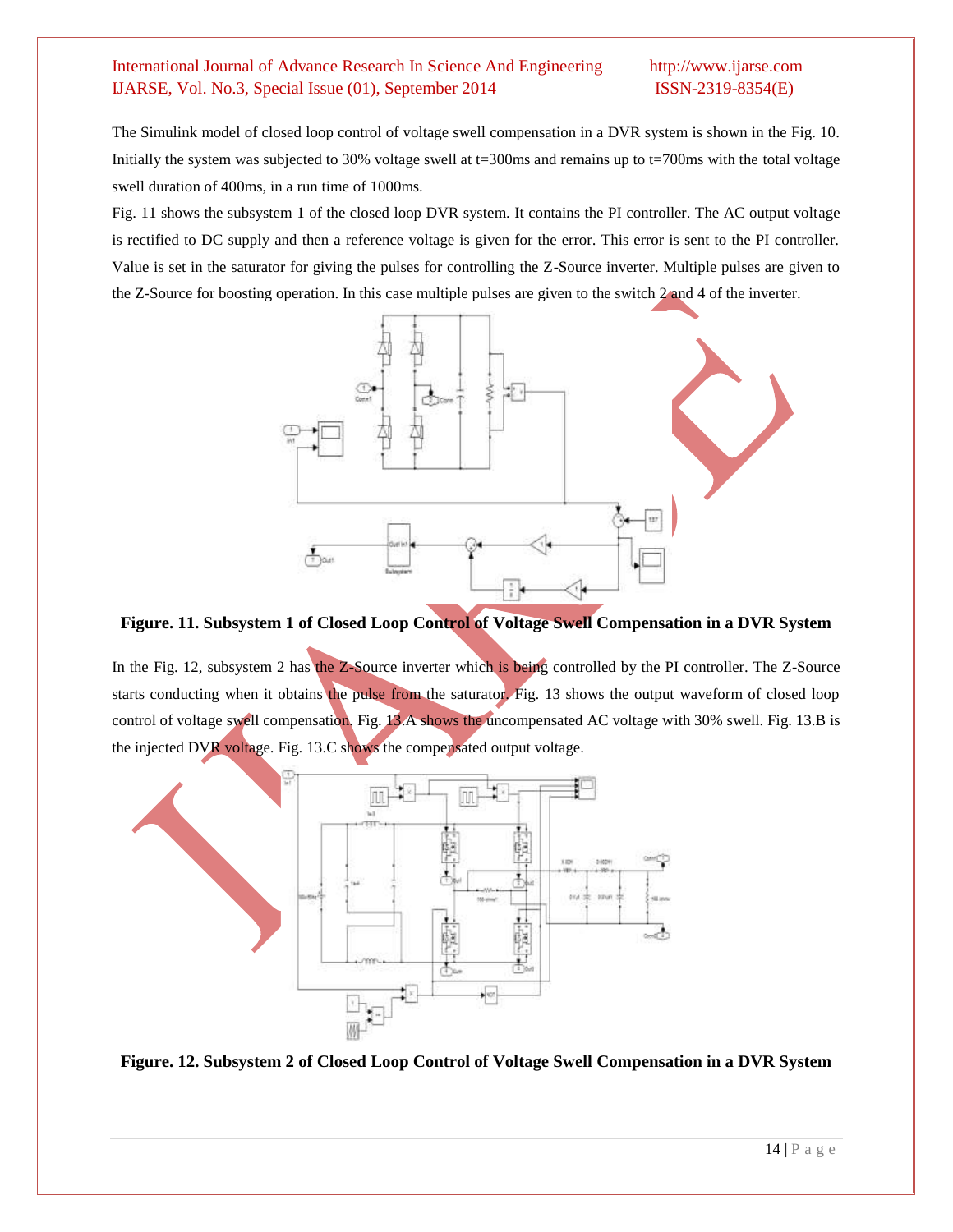

**Figure. 13. Simulation results of Closed Loop Control DVR with 30% swell** 

#### **(A. Uncompensated Voltage, B. Injected DVR Voltage, C. Compensated Voltage)**

In Fig. 14, FFT analysis is performed for the compensated output voltage. Here the THD value is 6.92%. The simulation was done under transient performance at the swell front and recovery was observed. The load voltage is maintained at the same value throughout the simulation. Thus voltage swell compensation using closed loop control is simulated.



## **Figure. 14. FFT Analysis of Closed Loop Control of Voltage Swell Compensation in a DVR System VI. CONCLUSION**

In this paper voltage sag/swell compensation using Z-Source inverter based Dynamic Voltage Restorer is considered. The control technique is designed using in-phase compensation and used a closed loop control system to detect the magnitude error between voltages during pre-sag and sag periods. The modeling and simulation of closed loop control of voltage sag/swell mitigation were carried out using MATLAB software.

The simulation results show that the developed control technique with proposed single phase DVR is simple and efficient. From the simulation results it was observed that dynamic voltage restorer compensates 25% of voltage sag and 30% of voltage swell.